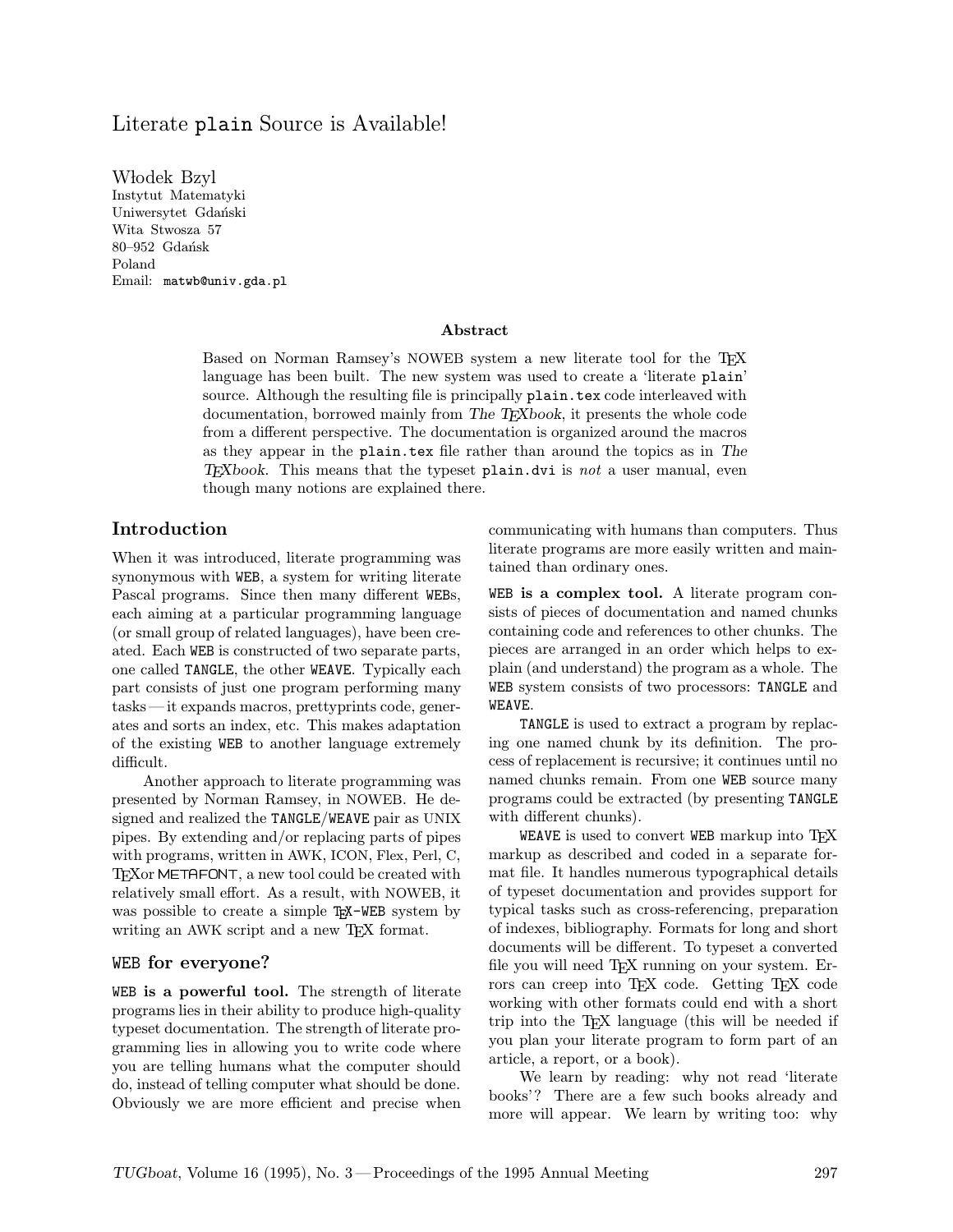not try one of the existing tools? The  $C/C++/For$ tran programmer could try CWEB or FWEB. Programmers writing in other languages could check the CTAN directory /tex-archive/web for other possible tools. If your language is not on the list, or you are not able to express yourself within the style offered, then you are welcome to join the province of those who build their own tools. This territory is growing fast due to the efforts of Norman Ramsey, who established a base for creating simple and extensible literate tools.

## Presenting a new tool: TEX-WEB

Norman Ramsey was the first to attempt to create a generic literate tool, not aimed at a particular language. Such a tool would (of itself) be useless because of its generality—the key to the usefulness of NOWEB lies in its extensibility. The tasks for TANGLE and WEAVE were divided among standalone programs. To simplify tangling and weaving a front end was introduced. It performs a kind of lexical analysis of the source, a task previously performed by both processors separately. The front end provided with NOWEB is called markup because it marks each line of source as line of text, as beginning/end of code/documentation, as definition/use of named chunks, etc.<sup>1</sup>

#### WEAVE

```
markup foo.tw |
       awk -f web2tex.awk > foo.tex
```
With markup as its front end, WEAVE was built as a pipeline where AWK, obeying commands from the script web2tex.awk, reads a marked source line by line and performs actions depending on the line type. Most of the time it inserts a bunch of T<sub>E</sub>X macros, for example inserting index macros.

The format tweb.sty provides support for cross references, indexes, and multicolumn output. There you find macros \chapter, \[sub[sub]]section,  $\{paraph^2, \prime\}$ 

### TANGLE

|  |  | markup foo.tw $ $ nt > foo.sty           |  |
|--|--|------------------------------------------|--|
|  |  | markup foo.tw   nt -R'Chunk B' > foo.sty |  |
|  |  | markup foo.tw   mnt 'Chunk B' 'Chunk A'  |  |

Here we have several possibilities. We can extract code beginning from the chunk named '<<\*>>', or from 'Chunk B' (see template file below). Finally,

```
2 These macros should not be overused. Usually the chunk
name alone is a better choice.
```
'Chunk A' and 'Chunk B' could be simultaneously extracted to the files with the same names.

### TEX

```
tex foo.tex
makeindex -s dnd.ist -o foo.dnd foo.ddx
makeindex -s und.ist -o foo.und foo.udx
makeindex -s chn.ist -o foo.chn foo.chk
tex foo.tex
```
Indexes are sorted by makeindex. Three very short index style files provide formatting of the different indexes. (MSDOS makeindx breaks on large indexes.)

Sample Makefile. To ease work with tools a simple Makefile is provided. Type make on the command line, press the Enter key, and the following lines will appear on a terminal:

|                              | Tangling: make foo.sty            |
|------------------------------|-----------------------------------|
|                              | Texing: make foo.dvi              |
|                              | Weaving: make foo.tex             |
| Making archive: make archive |                                   |
|                              | Cleaning: make clean or veryclean |

Since there are many different conventions for where to store files in a file system, three variables are defined in the Makefile:

- SCRIPTDIR—where web2tex and other scripts are stored (defaults to BIN),
- INDEXDIR—where index styles are stored (defaults to IDXSTY),
- NOWEBDIR—where the programs markup, nt, mnt are stored (defaults to /usr/local/lib/ noweb).

Also:

• MAKEINDEX—the name of the makeindex program (defaults to makeindex),

deals with the fact that the command has a different name on MSDOS systems.

Template of TEX-WEB source. The structure of a TEX-WEB file is shown in the example below.

File name: foo.tw

```
\title{foo.tw -- template file}
\printcontents % if you want TOC
@
The skeleton of the file foo.tw
<<*>>=
<<Chunk A>>
<<Chunk B>>
@
Documentation for Chunk A.
<<Chunk A>>=
(TEX code / references to other chunks)
```
<sup>&</sup>lt;sup>1</sup> There is unmarkup which works in the opposite way. I also borrowed two more programs: nt (tangle) and mnt (multiple tangle) from NOWEB.